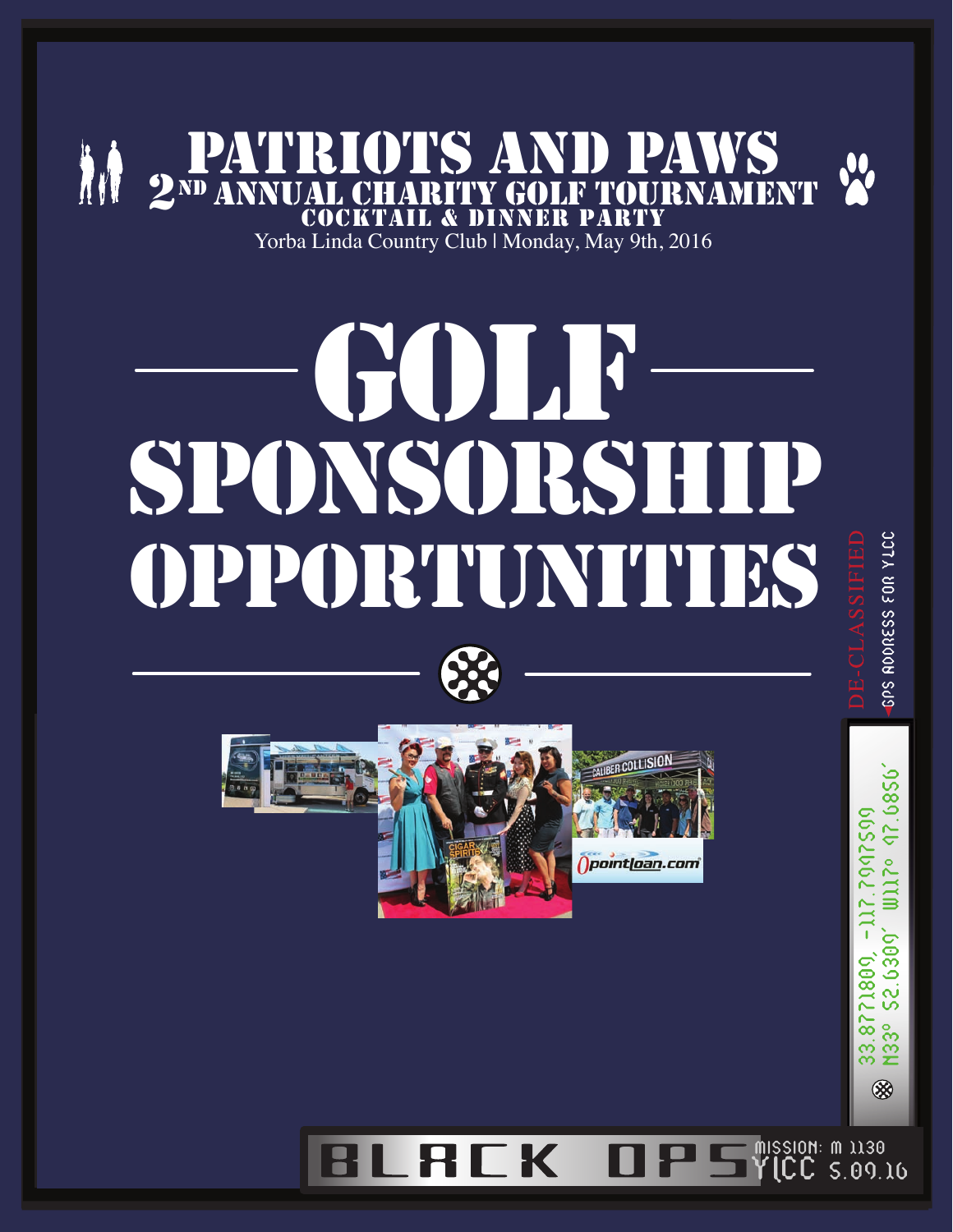# **PATRIOTS AND PAWS**<br>2<sup>ND</sup> ANNUAL CHARITY GOLF TOURNAMENT

## sponsorship opportunities

#### 5 star tournament & banquet sponsors - \$5,000 two available - tournament or cocktail & dinner sponsor

- ★ Up to 6 ft Logo Banner and/or Easy-Up Tent
- **★ 2 Golf Groups (8 Players)**
- ★ 10 Additional Tickets to Cocktail & Dinner Party Following Tournament
- ★ Prominent Logo Display on Website & Facebook Page (3,100 fans)
- ★ Up to12" Logo on Patriots and Paws Truck for the remaining calendar year
- ★ Table for 8 at our Veteran's Gala / 5 Year Anniversary Fundraiser
- $\star$  Can donate items for 165 swag bags

#### 4 star lunch sponsor - \$2,50o one available - pre-tournament lunch sponsor

- **★ Up to 6 ft Company Banner**
- $\star$  1 Golf Groups (4 Players)
- ★ 5 Additional Tickets to Cocktail & Dinner Party Following Tournament
- ★ Logo Display on Website & Facebook Page (3,100 fans)
- ★ Up to 8" Logo on Patriots and Paws Truck for the remaining calendar year
- ★ 4 Tickets to our Veteran's Gala / 5 Year Anniversary Fundraiser
- $\star$  Can donate items for 165 swag bags

#### turn sponsors - 1st and 10th hole - \$750 each two available - prominent placement and exposure

- $\star$  Table with up to 6 ft banner or Easy-Up Tent (TBD)
- $\star$  Must provide give-aways / snacks / drinks
- ★ Direct contact with all Golfers!
- ★ Logo Display on Website & Facebook Page (3,100 fans)
- $\star$  Can donate items for 165 swag bags

#### hole sponsors - \$500 per hole -18 available

- $\star$  Table behind teebox where you can meet the golfers and give away small items
- ★ Logo Display on Website & Facebook Page (3,100 fans)

#### swag bag sponsors - \$250 -10 available

- ★ Logo Display on Website & Facebook Page (3,100 fans)  $\star$  Must provide logo or themed items, or flyers for 165 golfers
- 

 *More Information & Sponsor Inquiries*  www.patriotsandpawsgolf.com | golf@patriotsandpaws.org

RI

 $\overline{\phantom{a}}$  K



DE-CLASSIFIED

DE-CLASSIFIED<br>GPS ROORESS FOR YLCC